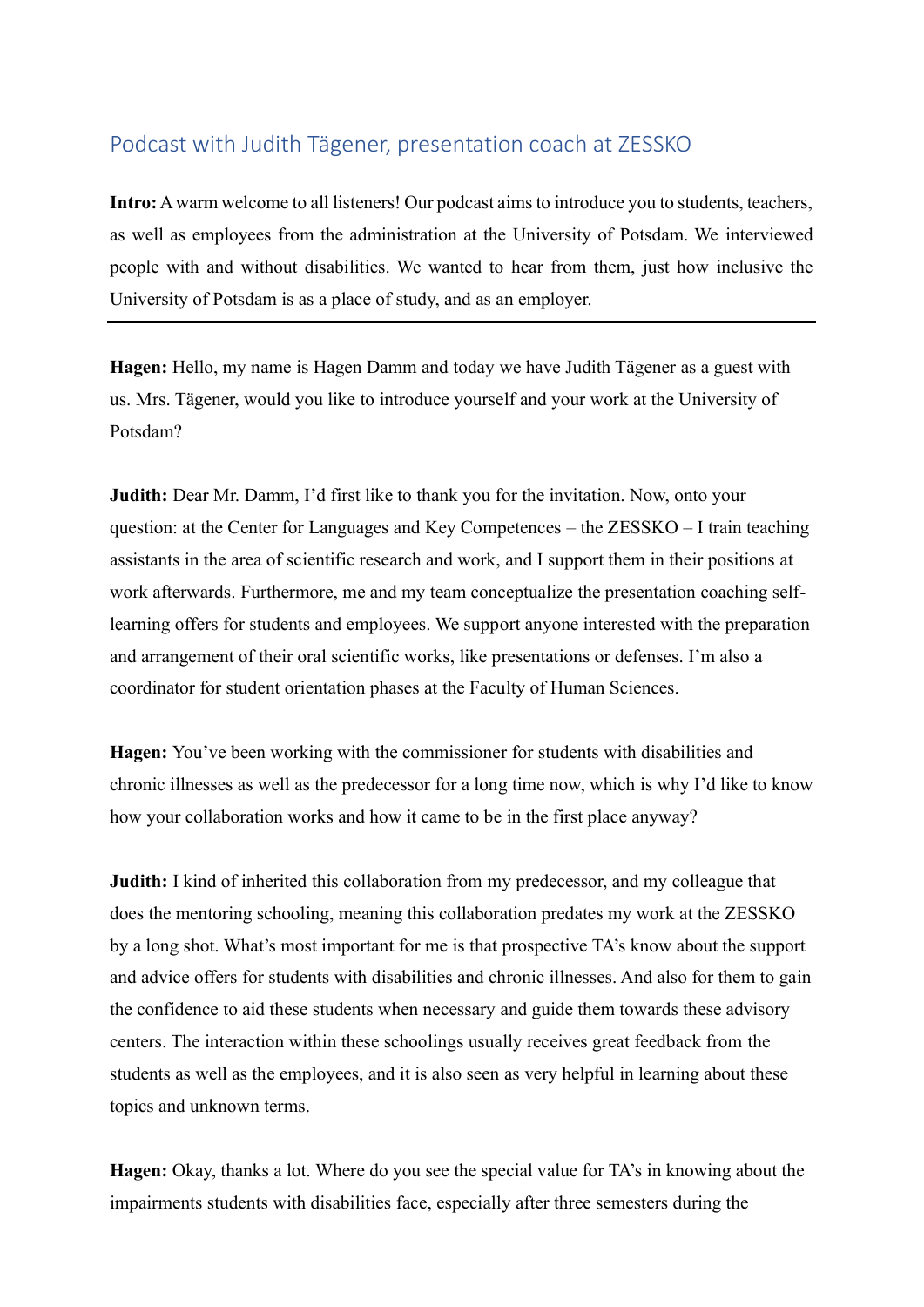pandemic?

**Judith:** Speaking from my lived experience during this pandemic, I'd say that especially now, all support offers for people with and without disabilities have gained immeasurable importance, simply due to the social isolation and being overwhelmed with this new learning format in this purely digital space. The social interaction was drastically reduced for most of the students, especially during lockdown, there were barely any work or learning groups, which in turn meant an immeasurable strain for the students. Meaning, the TA's find themselves here in kind of a double role – on the one hand, they need to manage their own overextension and on the other hand they need to be able to support their tutees. Here the cooperation with all these different support offices became very productive, like for students with disabilities, A University for All, and many other places.

**Hagen:** Well, now, you don't just train these student advisors, but you also accompany them during their first year as TA's, and on top of that, you also coordinate these schoolings at the Faculty of Human Sciences. Were you able to see that this advisory network proved fruitful and profitable for the students and TA's?

**Judith:** I'd say on average about one student per seminar or workshop were able profit off of this network from Mr. Meile and his team and got the support they needed during their studies.

**Hagen:** We're glad to hear that. Now, onto our last question. Do you see any potential for development in terms of inclusion at the University of Potsdam, perhaps especially in connection with the schooling and support of these student advisors/TA's?

**Judith:** The potential for development here and for other advisory services at the University of Potsdam is mainly reliant on making these offers more visible. There are many students and TA's who are very glad and eager to be referred to Mr. Meile and his team by me, but who have never before heard of any of these offers.

**Hagen:** Okay, well then I'd like to thank you for your time, especially in the name of my team and I'm sure that this podcast will contribute to spread awareness and visibility for all these support offers available.